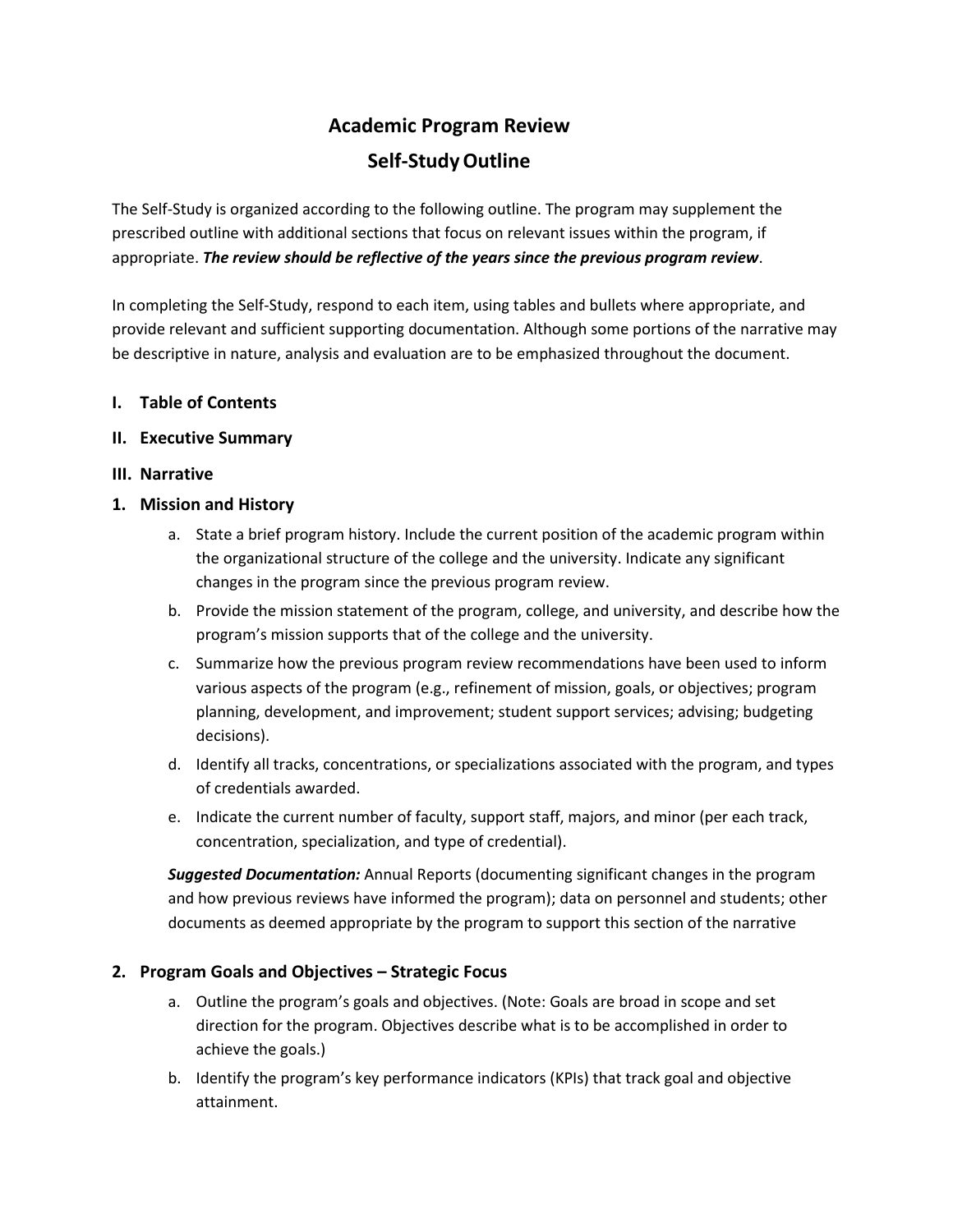- c. Explain how the program's goals and objectives support and advance the college's and the university's strategic goals and initiatives, including the University Level Competencies (ULCs).
- d. Describe the major activities that supported progress in achieving program goals and objectives. Indicate the success of these activities in advancing the program's goals and objectives.
- e. Discuss the program's goals and aspirations for the next five to seven years.

*Suggested Documentation:* program's/college's current strategic plan or initiatives; documents related to major activities advancing the program's goals and objectives; other documents as deemed appropriate by the program to support this section of the narrative

#### **3. Program Structure and Dynamism**

- a. Outline the program requirements and curriculum design. Indicate recent curriculum changes, their purpose, and any plans for future changes.
- b. Address the coherence and integrity of the curriculum when compared to standards of best practice, as determined by discipline-based national societies.
- c. Demonstrate the program's curriculum compliance with SACSCOC standard 9.6 (post-baccalaureate rigor and curriculum) for graduate programs, if applicable.
- d. Discuss any curricular issues that impede student progress toward timely degree completion. Discuss how the program has or is planning to alleviate these problems.
- e. Illustrate instructional innovation within the program.
- f. Explain the impact of online education offerings on the program, if applicable.
- g. Identify the educational, professional, and career goals that a student can aspire to as a graduate of the program.
- h. Describe the nimbleness and responsiveness of the curriculum to evolving societal needs and, therefore, to the needs of current and future students.

*Suggested Documentation:* links to undergraduate/graduate catalog; course descriptions; course syllabi; curriculum actions; roster of online courses (hybrid and fully); documentation to support graduate academic rigor; other documents as deemed appropriate by the program to support this section of the narrative

# **4. Program Viability and Strategic Direction**

- a. Describe what is unique about Winthrop's program in comparison to other programs in South Carolina and to comparable regional programs.
- b. Discuss the placement of graduates within the professional sector or graduate school, including number of program graduates living in South Carolina, elsewhere in the United States, and internationally. Report student performance on licensure/certification exams, if applicable.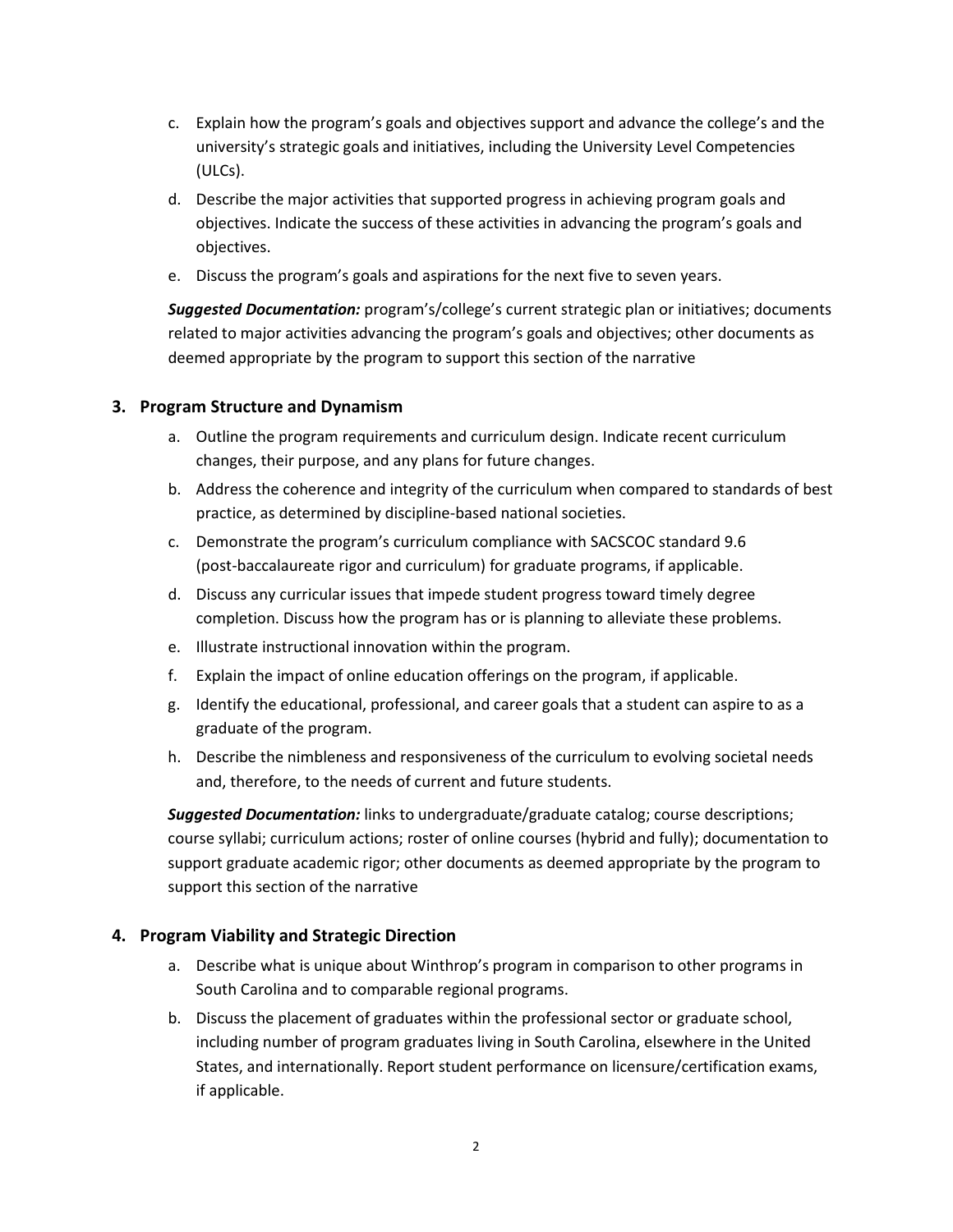- c. Determine current student demand for the program using enrollment, retention and completion metrics by year, class level, and degree completions. Report annual credit hour production in courses required of majors by full-time faculty and by part-time faculty.
- d. Compare the size and focus of Winthrop's degree program to similar programs in the state and region. Citing state, regional, national, and/or discipline-specific data sources, discuss potential needs for expansion, revision, contraction, or elimination of tracks, concentrations, specializations, or the program.
- e. Explain how the field/discipline may evolve in the next five years and how the program envisions responding to these changes.

*Suggested Documentation:* information on comparable programs; data on graduates; data on students; data sources (e.g., IPEDS, U.S. Department of Labor, professional organizations); other documents as deemed appropriate by the program to support this section of the narrative

# **5. Program Role within the College and the University**

- a. Discuss the role of the program in supporting other college and university units, such as other undergraduate or graduate programs, minor offerings, cross disciplinary programs, non-majors, and related types of support.
- b. If the program supports the university's General Education Program, describe the relationship and level of involvement. Include the following information for all appropriate general education courses (including the general education core courses):
	- i. Name of course and course designator
	- ii. The area of general education supported (e.g., global perspective, natural science, oral communication)
	- iii. Semester of course delivery
	- iv. Number of sections taught
	- v. Name of faculty member who taught each section and their status as full- or part-time
	- vi. Annual credit hour production in support of the General Education Program for each discipline-based course
	- vii. Annual program credit hour production in support of the General Education Program
- c. If the program supports the university's Quality Enhancement Plan (QEP), report on the amount of program faculty time used to support this initiative. Include the following information for all appropriate QEP courses taught:
	- i. Name of course and course designator
	- ii. Semester of course delivery
	- iii. Number of sections taught
	- iv. Name of faculty member who taught each section and their status as full- or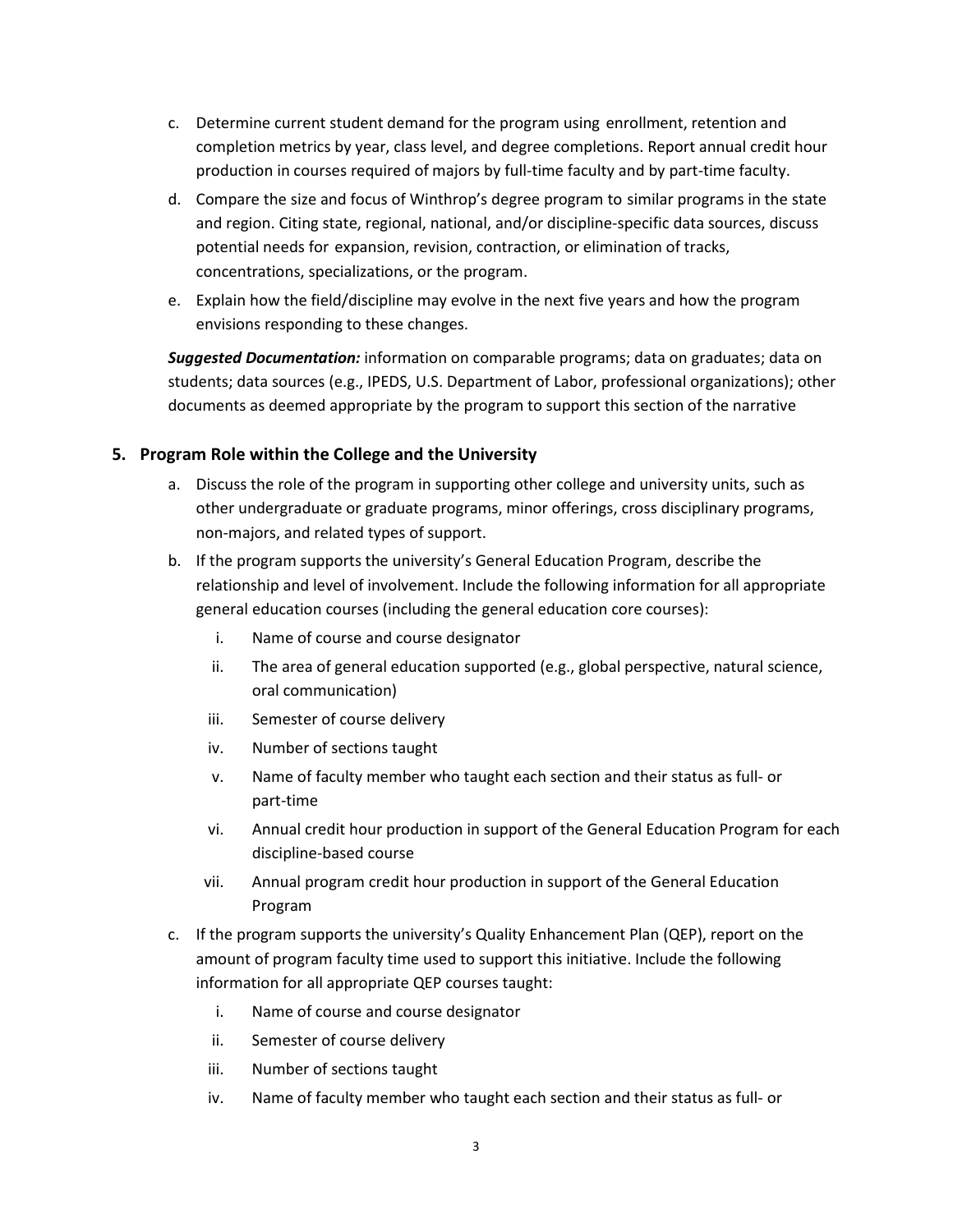part-time

- v. Annual credit hour production in support of the QEP for each discipline-based course
- vi. Annual program credit hour production in support of the QEP

*Suggested Documentation:* data in support of other academic programs; General Education data; QEP data; other documents as deemed appropriate by the program to support this section of the narrative

#### **6. Faculty Role within the Program**

- a. Discuss the qualifications (academic and experiential) of faculty directly responsible for ensuring the quality and integrity of the program. Complete and include the faculty qualifications template, available in *Appendix B*, within this section. Faculty information can be extracted from PICS, the institutional faculty credentialing application, which is maintained by the Institutional Research Office and updated by the deans' offices.
- b. Provide the programmatic responsibilities of full-time faculty and discuss the adequacy of the number of full-time program faculty to fulfill these responsibilities.
- c. Describe significant faculty achievement in teaching, advising, research and/or creative activity, service and support activities, and outreach and civic engagement activities.
- d. Highlight faculty involvement in governance, committee, and administrative responsibilities in the program, college, and university. If any of these activities result in reassigned time, report the amount of time per individual faculty member.
- e. Present a summary of external research funding obtained, including awards to support future research.
- f. Explain the role of part-time faculty in supporting teaching, service, and scholarship within the program, as appropriate.
- g. Address the mentoring and evaluation process for junior faculty. Describe evaluation processes for tenured faculty, to include senior faculty.
- h. Identify professional development opportunities afforded to tenured, tenure-track, and part-time faculty. Include the types of activities and the participating individuals.
- i. Summarize the effectiveness of efforts to recruit and retain program faculty from underrepresented groups.

*Suggested Documentation:* faculty qualifications roster (Appendix B); external research funding data; Faculty Promotion and Tenure Guidelines; professional development data; other documents as deemed appropriate by the program to support this section of the narrative

#### **7. Student Learning Assessment**

- a. Describe the role of program faculty and staff in assessing student learning.
- b. List the program's student learning outcomes (SLOs) and address any major changes made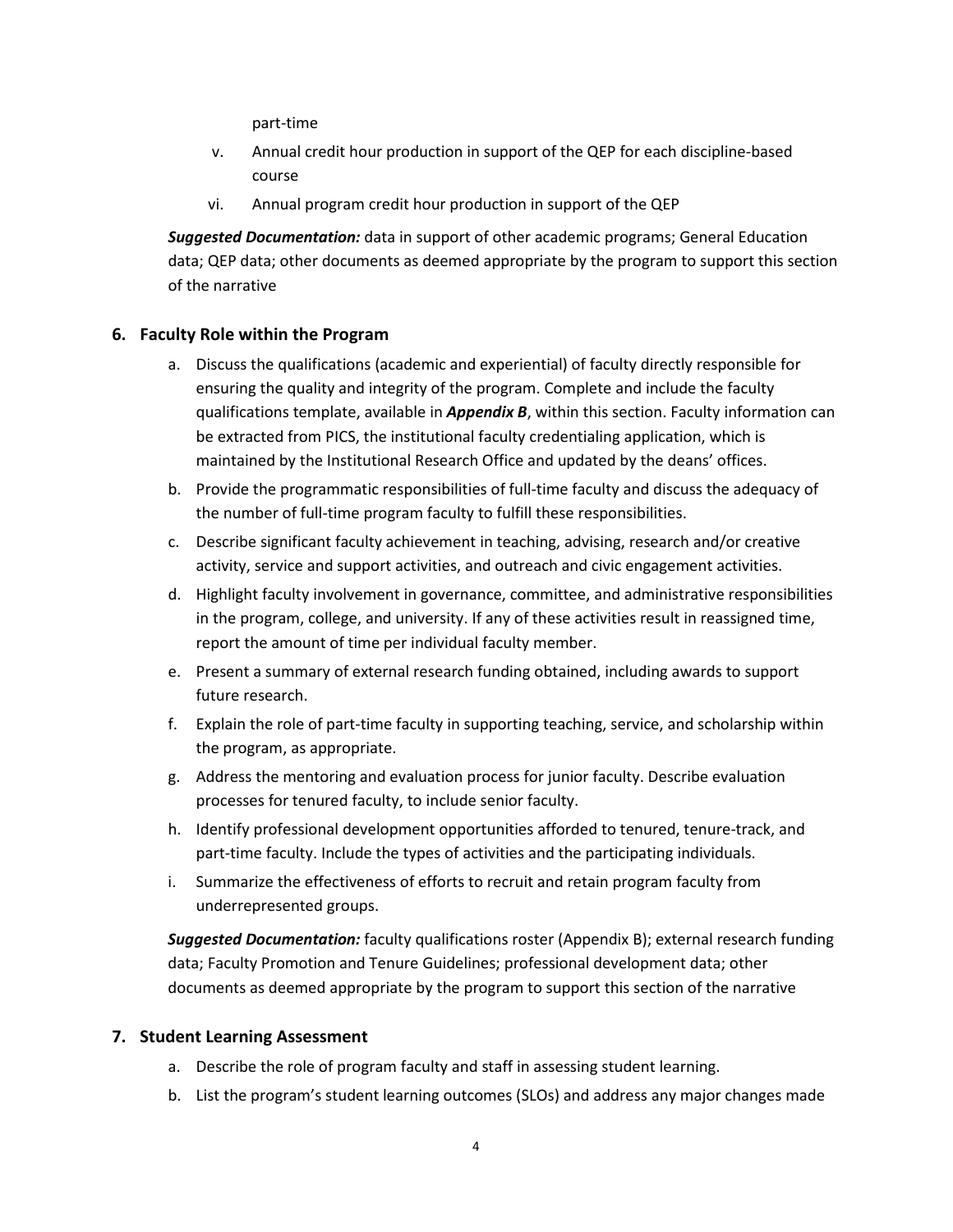to the SLOs since the previous program review.

- c. Explain, if applicable, the advanced nature of a graduate program in comparison to a corresponding undergraduate program, specifically addressing program requirements regarding (1) knowledge of the discipline's literature and (2) discipline-appropriate research and/or professional practice.
- d. Identify types of assessments used, timing of the assessments (e.g., introductory course, capstone course), and assessment tools.
- e. Discuss student progress in attaining the student learning outcomes, based on analysis and interpretation of assessment data.
- f. Indicate the use of results to improve student learning, as well as future programmatic changes being considered based on assessment results.
- g. Address the value and effectiveness of the program's assessment activities, including the assessment tools and procedures.

*Suggested Documentation:* program's curriculum map; Continuous Improvement Reports; assessment tools; summary documents related to use of data for enhancement of student learning; other documents as deemed appropriate by the program to support this section of the narrative

#### **8. Student and Alumni Role within the Program**

- a. Summarize the effectiveness of program efforts to recruit and retain students, both to the institution and to the program.
- b. Discuss the level of student engagement in program affairs, including student organizations.
- c. Indicate strategies in place to encourage student involvement in research, inquiry processes, and/or creative endeavors in their field, and the opportunities afforded students to interact with faculty in the pursuit of research and/or creative activities. Provide a summary of student research projects.
- d. Highlight student involvement in other high impact practices, such as internships and service learning, provided and/or supported by the program.
- e. Explain the academic and pre-career advising services the program faculty provide to students. Include a discussion of how advising services are assessed and improvements made based on student feedback. Address mechanisms for training, mentoring, and evaluating program advisors.
- f. Assess student perception of the program, to include quality of teaching. Describe the data sources.
- g. Describe the involvement of alumni with the program.
- h. Address alumni perception of the program, including program effectiveness. Describe the data sources.

*Suggested Documentation:* high impact practices student roster; documentation to support